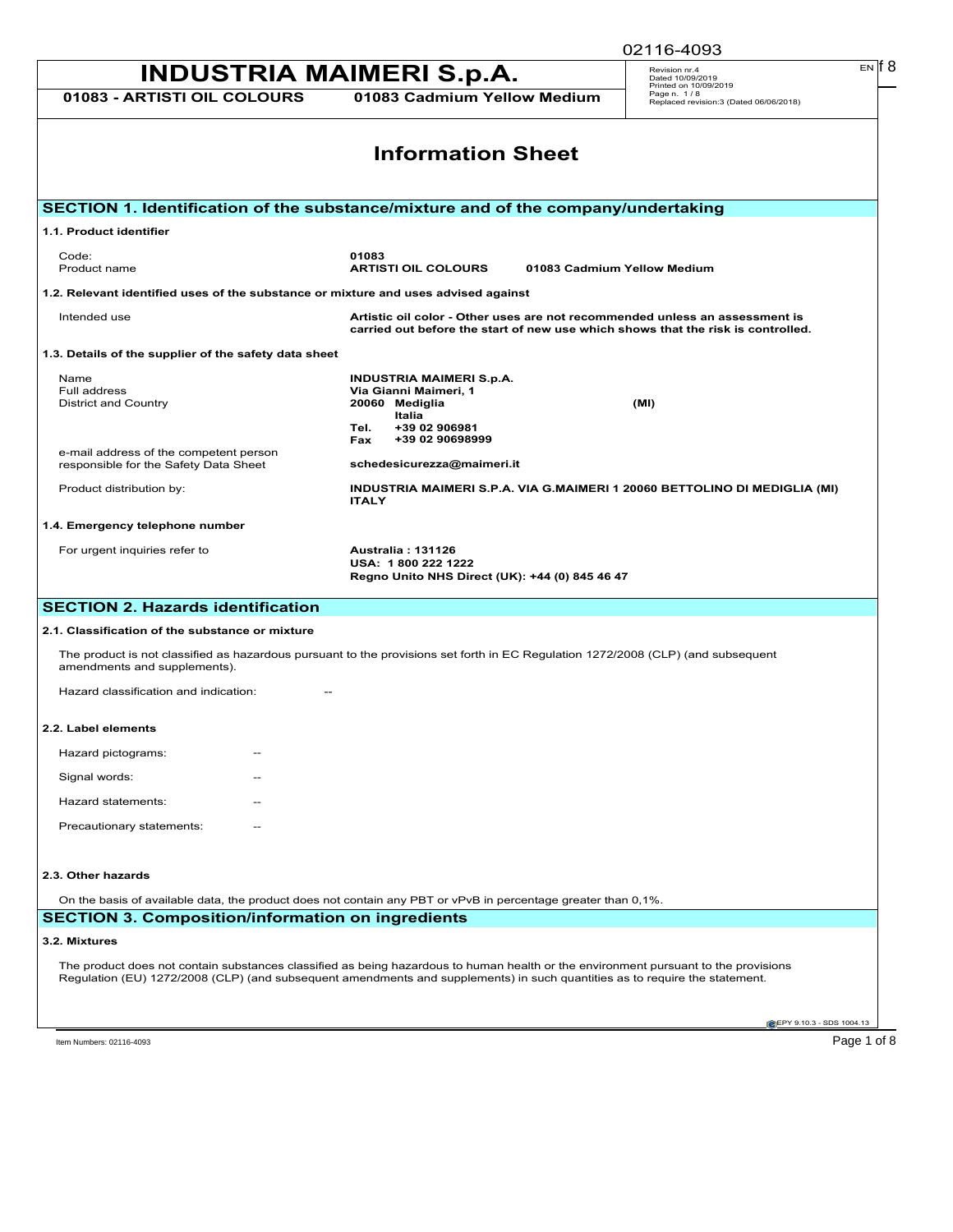# **INDUSTRIA MAIMERI S.p.A.** Revision m:4.<br>
Page 4 0109/2019

**01083 - ARTISTI OIL COLOURS 01083 Cadmium Yellow Medium**

## **SECTION 4. First aid measures**

#### **4.1. Description of first aid measures**

Not specifically necessary. Observance of good industrial hygiene is recommended.

#### **4.2. Most important symptoms and effects, both acute and delayed**

Specific information on symptoms and effects caused by the product are unknown.

#### **4.3. Indication of any immediate medical attention and special treatment needed**

Information not available

# **SECTION 5. Firefighting measures**

#### **5.1. Extinguishing media**

SUITABLE EXTINGUISHING EQUIPMENT The extinguishing equipment should be of the conventional kind: carbon dioxide, foam, powder and water spray. UNSUITABLE EXTINGUISHING EQUIPMENT None in particular.

#### **5.2. Special hazards arising from the substance or mixture**

HAZARDS CAUSED BY EXPOSURE IN THE EVENT OF FIRE Do not breathe combustion products.

#### **5.3. Advice for firefighters**

#### GENERAL INFORMATION

Use jets of water to cool the containers to prevent product decomposition and the development of substances potentially hazardous for health. Always wear full fire prevention gear. Collect extinguishing water to prevent it from draining into the sewer system. Dispose of contaminated water used for extinction and the remains of the fire according to applicable regulations. SPECIAL PROTECTIVE EQUIPMENT FOR FIRE-FIGHTERS

Normal fire fighting clothing i.e. fire kit (BS EN 469), gloves (BS EN 659) and boots (HO specification A29 and A30) in combination with self-contained open circuit positive pressure compressed air breathing apparatus (BS EN 137).

# **SECTION 6. Accidental release measures**

## **6.1. Personal precautions, protective equipment and emergency procedures**

Use breathing equipment if fumes or powders are released into the air. These indications apply for both processing staff and those involved in emergency procedures.

#### **6.2. Environmental precautions**

The product must not penetrate into the sewer system or come into contact with surface water or ground water.

#### **6.3. Methods and material for containment and cleaning up**

Confine using earth or inert material. Collect as much material as possible and eliminate the rest using jets of water. Contaminated material should be disposed of in compliance with the provisions set forth in point 13.

#### **6.4. Reference to other sections**

Any information on personal protection and disposal is given in sections 8 and 13.

# **SECTION 7. Handling and storage**

#### **7.1. Precautions for safe handling**

Before handling the product, consult all the other sections of this material safety data sheet. Avoid leakage of the product into the environment. Do not eat, drink or smoke during use.

### **7.2. Conditions for safe storage, including any incompatibilities**

**EPY 9.10.3 - SDS 1004.13** 

Item Numbers: 02116-4093 Page 2 of 8

EN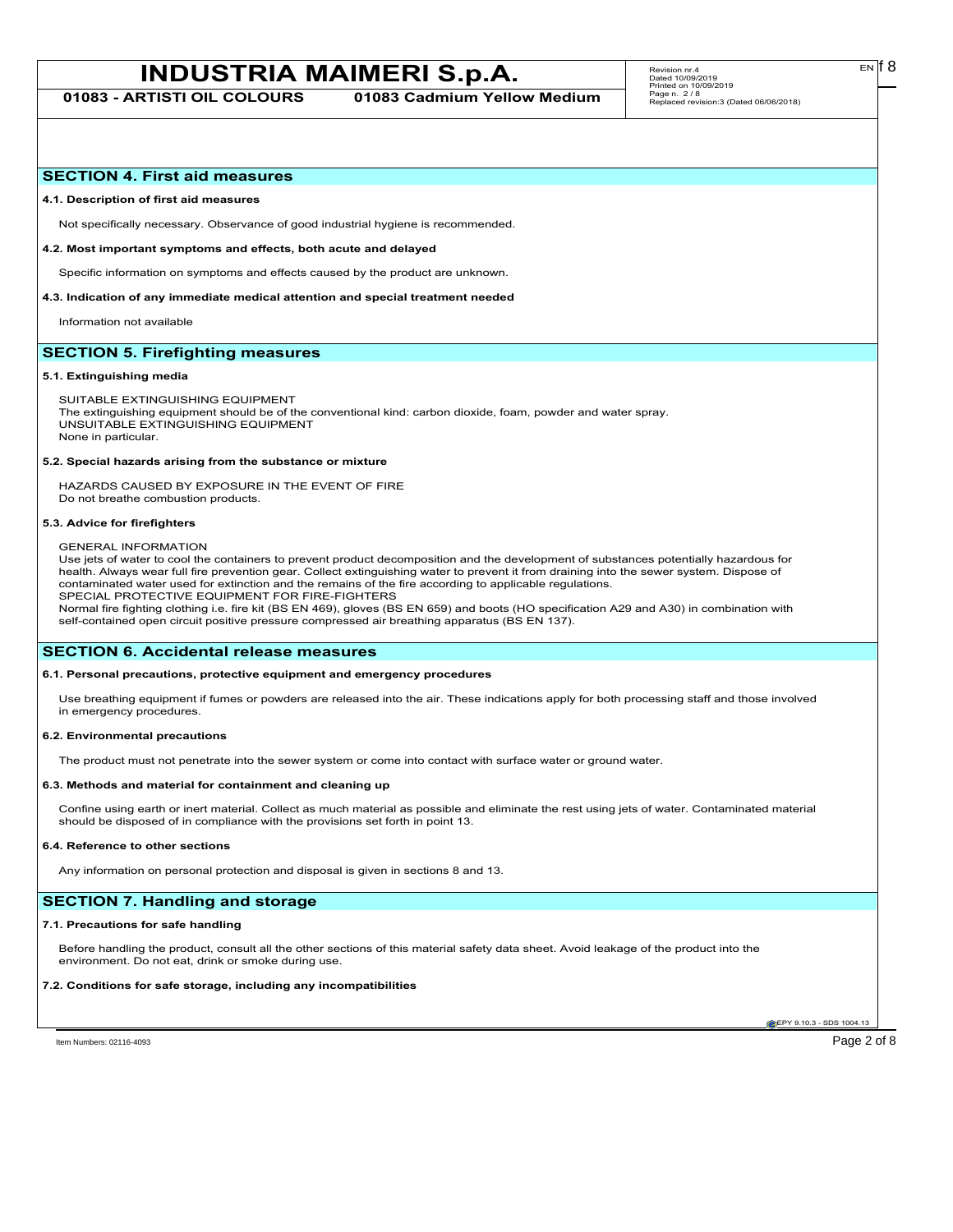# **INDUSTRIA MAIMERI S.p.A.** Revision m:4.<br> **INDUSTRIA MAIMERI S.p.A. EN**<sup>68</sup> **01083 - ARTISTI OIL COLOURS 01083 Cadmium Yellow Medium**

Revision nr.4 Dated 10/09/2019 Printed on 10/09/2019 Page n. 3 / 8 Replaced revision:3 (Dated 06/06/2018)

# **SECTION 7. Handling and storage** ... / >>

Keep the product in clearly labelled containers. Keep containers away from any incompatible materials, see section 10 for details.

#### **7.3. Specific end use(s)**

Information not available

# **SECTION 8. Exposure controls/personal protection**

#### **8.1. Control parameters**

Information not available

#### **8.2. Exposure controls**

Comply with the safety measures usually applied when handling chemical substances. HAND PROTECTION None required. SKIN PROTECTION None required. EYE PROTECTION None required. RESPIRATORY PROTECTION None required, unless indicated otherwise in the chemical risk assessment. ENVIRONMENTAL EXPOSURE CONTROLS The emissions generated by manufacturing processes, including those generated by ventilation equipment, should be checked to ensure

compliance with environmental standards.

# **SECTION 9. Physical and chemical properties**

## **9.1. Information on basic physical and chemical properties**

| Colour<br>Odour<br>рH<br>Solubility<br>Viscosity | <b>Properties</b><br>Appearance<br>Odour threshold<br>Melting point / freezing point<br>Initial boiling point<br>Boiling range<br>Flash point<br>$\geq$<br><b>Evaporation Rate</b><br>Flammability of solids and gases<br>Lower inflammability limit<br>Upper inflammability limit<br>Lower explosive limit<br>Upper explosive limit<br>Vapour pressure<br>Vapour density<br>Relative density<br>Partition coefficient: n-octanol/water<br>Auto-ignition temperature<br>Decomposition temperature | Value<br>paste<br><b>MEDIUM YELLOW</b><br><b>LINSEED OIL</b><br>Not applicable<br>Not applicable<br>Not applicable<br>Not available<br>Not applicable<br>°C<br>60<br>Not applicable<br>not applicable<br>Not applicable<br>Not applicable<br>Not applicable<br>Not applicable<br>Not applicable<br>Not applicable<br>2<br>INSOLUBLE, DILUTE WITH WHITE SPIRIT<br>Not applicable<br>Not applicable<br>Not applicable<br>>20,5 mm2/sec (40°C) | <b>Information</b> |
|--------------------------------------------------|---------------------------------------------------------------------------------------------------------------------------------------------------------------------------------------------------------------------------------------------------------------------------------------------------------------------------------------------------------------------------------------------------------------------------------------------------------------------------------------------------|---------------------------------------------------------------------------------------------------------------------------------------------------------------------------------------------------------------------------------------------------------------------------------------------------------------------------------------------------------------------------------------------------------------------------------------------|--------------------|
|                                                  | <b>Explosive properties</b><br>Oxidising properties                                                                                                                                                                                                                                                                                                                                                                                                                                               | not applicable<br>not applicable                                                                                                                                                                                                                                                                                                                                                                                                            |                    |
|                                                  | 9.2. Other information                                                                                                                                                                                                                                                                                                                                                                                                                                                                            |                                                                                                                                                                                                                                                                                                                                                                                                                                             |                    |
|                                                  | VOC (Directive 2010/75/EC):<br>VOC (volatile carbon) :                                                                                                                                                                                                                                                                                                                                                                                                                                            | 0<br>0                                                                                                                                                                                                                                                                                                                                                                                                                                      |                    |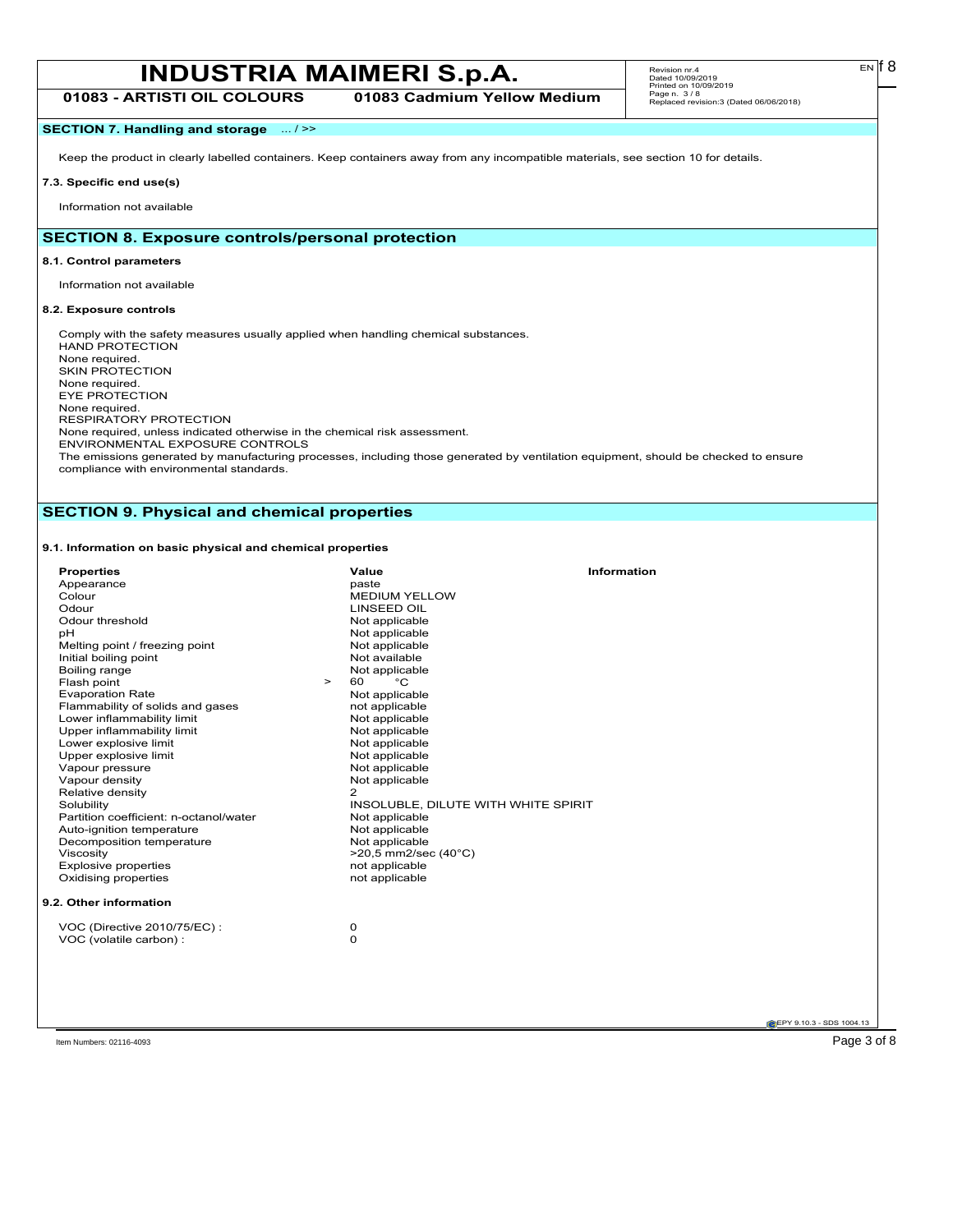# **INDUSTRIA MAIMERI S.p.A.** Revision m:4.<br>
Page 4 0009/2019

**01083 - ARTISTI OIL COLOURS 01083 Cadmium Yellow Medium**

EN

# **SECTION 10. Stability and reactivity**

**10.1. Reactivity**

There are no particular risks of reaction with other substances in normal conditions of use.

# **10.2. Chemical stability**

The product is stable in normal conditions of use and storage.

### **10.3. Possibility of hazardous reactions**

No hazardous reactions are foreseeable in normal conditions of use and storage.

#### **10.4. Conditions to avoid**

None in particular. However the usual precautions used for chemical products should be respected.

#### **10.5. Incompatible materials**

Information not available

#### **10.6. Hazardous decomposition products**

Information not available

# **SECTION 11. Toxicological information**

According to currently available data, this product has not yet produced health damages. Anyway, it must be handled according to good industrial practices.

#### **11.1. Information on toxicological effects**

Metabolism, toxicokinetics, mechanism of action and other information

Information not available

Information on likely routes of exposure

Information not available

Delayed and immediate effects as well as chronic effects from short and long-term exposure

Information not available

Interactive effects

Information not available

ACUTE TOXICITY

LC50 (Inhalation) of the mixture: Not classified (no significant component)<br>
LD50 (Oral) of the mixture: Not classified (no significant component) LD50 (Oral) of the mixture: Not classified (no significant component)<br>
LD50 (Dermal) of the mixture: Not classified (no significant component) Not classified (no significant component)

### SKIN CORROSION / IRRITATION

Does not meet the classification criteria for this hazard class

SERIOUS EYE DAMAGE / IRRITATION

Does not meet the classification criteria for this hazard class

RESPIRATORY OR SKIN SENSITISATION

Does not meet the classification criteria for this hazard class

EPY 9.10.3 - SDS 1004.13

Item Numbers: 02116-4093 Page 4 of 8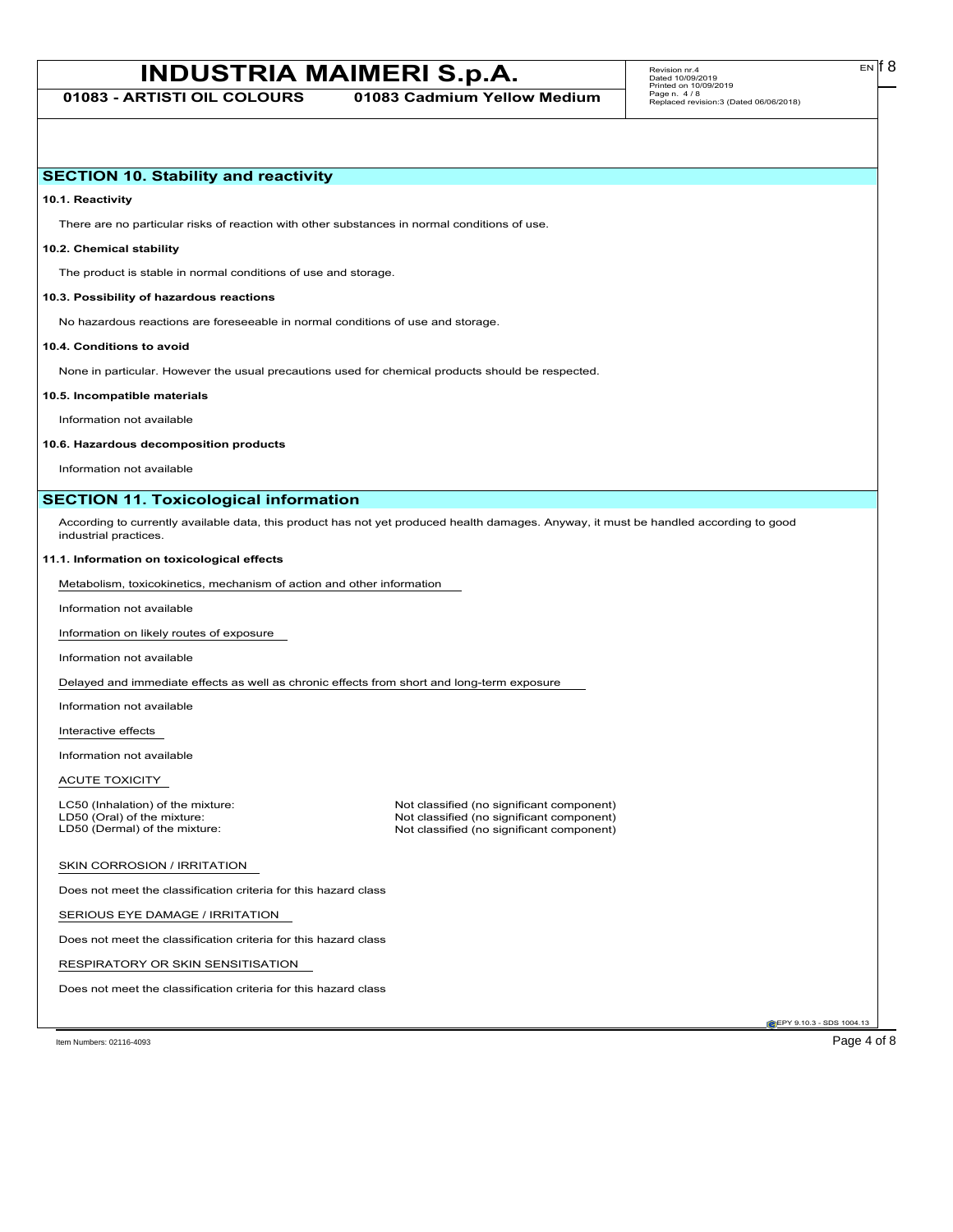# **INDUSTRIA MAIMERI S.p.A.** Revision m:4.<br> **INDUSTRIA MAIMERI S.p.A. EN**<sup>68</sup>

**01083 - ARTISTI OIL COLOURS 01083 Cadmium Yellow Medium**

# **SECTION 11. Toxicological information** ... / >>

#### GERM CELL MUTAGENICITY

Does not meet the classification criteria for this hazard class

CARCINOGENICITY

Does not meet the classification criteria for this hazard class

REPRODUCTIVE TOXICITY

Does not meet the classification criteria for this hazard class

# STOT - SINGLE EXPOSURE

Does not meet the classification criteria for this hazard class

## STOT - REPEATED EXPOSURE

Does not meet the classification criteria for this hazard class

# ASPIRATION HAZARD

Does not meet the classification criteria for this hazard class Viscosity: >20,5 mm2/sec (40°C)

## **SECTION 12. Ecological information**

Use this product according to good working practices. Avoid littering. Inform the competent authorities, should the product reach waterways or contaminate soil or vegetation.

#### **12.1. Toxicity**

Information not available

## **12.2. Persistence and degradability**

Information not available

### **12.3. Bioaccumulative potential**

Information not available

## **12.4. Mobility in soil**

Information not available

#### **12.5. Results of PBT and vPvB assessment**

On the basis of available data, the product does not contain any PBT or vPvB in percentage greater than 0,1%.

#### **12.6. Other adverse effects**

Information not available

# **SECTION 13. Disposal considerations**

#### **13.1. Waste treatment methods**

Reuse, when possible. Neat product residues should be considered special non-hazardous waste. Disposal must be performed through an authorised waste management firm, in compliance with national and local regulations. CONTAMINATED PACKAGING Contaminated packaging must be recovered or disposed of in compliance with national waste management regulations.

**EPY 9.10.3 - SDS 1004.13**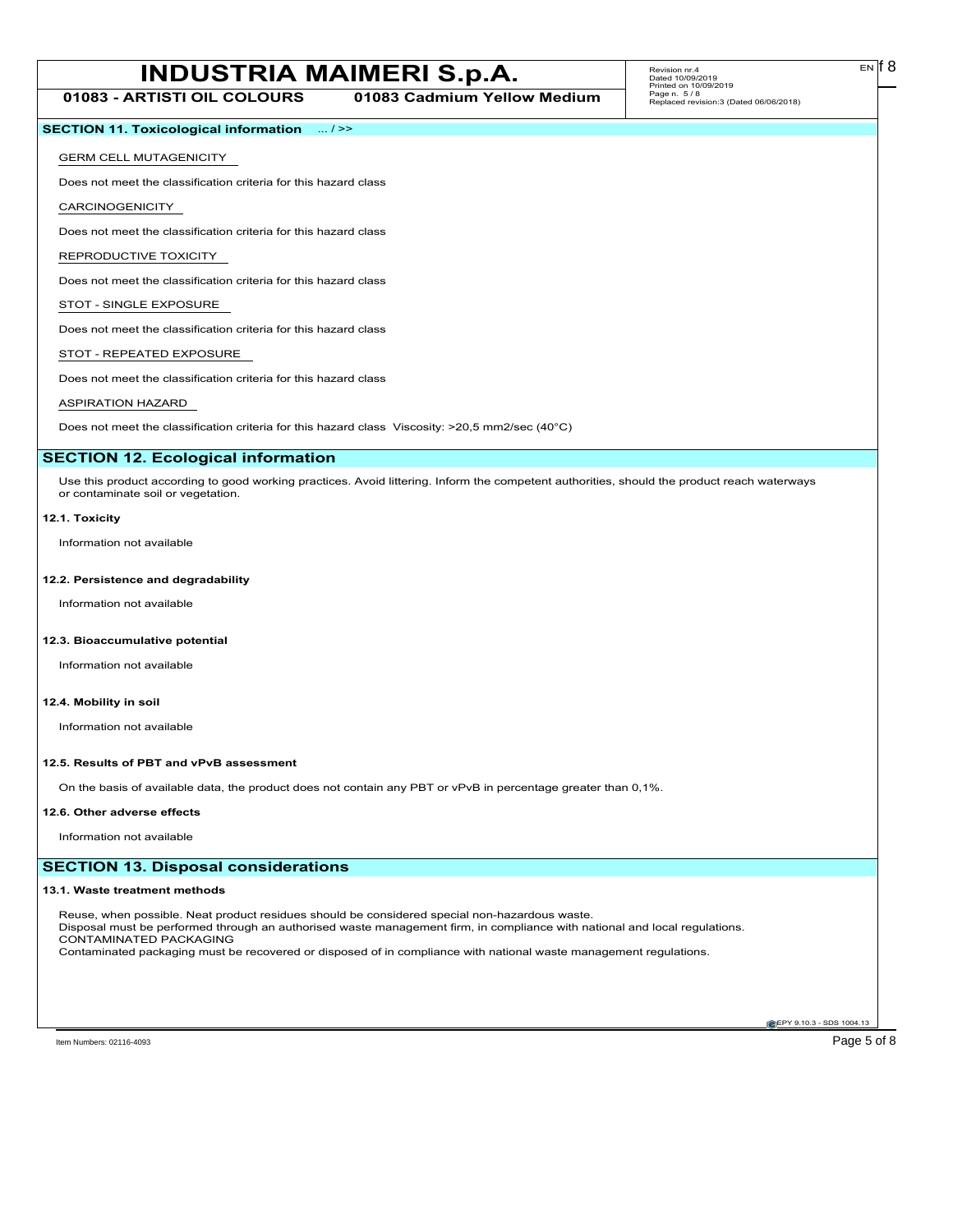# **INDUSTRIA MAIMERI S.p.A.** Revision m:4.<br> **INDUSTRIA MAIMERI S.p.A. EN**<sup>68</sup>

**01083 - ARTISTI OIL COLOURS 01083 Cadmium Yellow Medium**

# **SECTION 14. Transport information**

The product is not dangerous under current provisions of the Code of International Carriage of Dangerous Goods by Road (ADR) and by Rail (RID), of the International Maritime Dangerous Goods Code (IMDG), and of the International Air Transport Association (IATA) regulations.

#### **14.1. UN number**

Not applicable

## **14.2. UN proper shipping name**

Not applicable

**14.3. Transport hazard class(es)**

Not applicable

# **14.4. Packing group**

Not applicable

## **14.5. Environmental hazards**

Not applicable

#### **14.6. Special precautions for user**

Not applicable

**14.7. Transport in bulk according to Annex II of Marpol and the IBC Code**

Information not relevant

# **SECTION 15. Regulatory information**

# **15.1. Safety, health and environmental regulations/legislation specific for the substance or mixture**

Seveso Category - Directive 2012/18/EC: None

Restrictions relating to the product or contained substances pursuant to Annex XVII to EC Regulation 1907/2006

| Contained substance |    |                                 |
|---------------------|----|---------------------------------|
| Point               | 23 | YELLOW LIGHT MEDIUM P 3682      |
|                     |    | Reg. no.: 01-2119981639-18-0001 |
| Point               | 23 | CADMIUM YELLOW DEEP             |
|                     |    | Reg. no.: 01-2119981639-18-0001 |

Substances in Candidate List (Art. 59 REACH)

On the basis of available data, the product does not contain any SVHC in percentage greater than 0,1%.

Substances subject to authorisation (Annex XIV REACH) **None** 

Substances subject to exportation reporting pursuant to (EC) Reg. 649/2012: **None** 

Substances subject to the Rotterdam Convention:

**None** 

Substances subject to the Stockholm Convention: **None** 

Healthcare controls Information not available

### **15.2. Chemical safety assessment**

**EPY 9.10.3 - SDS 1004.13** 

Item Numbers: 02116-4093 Page 6 of 8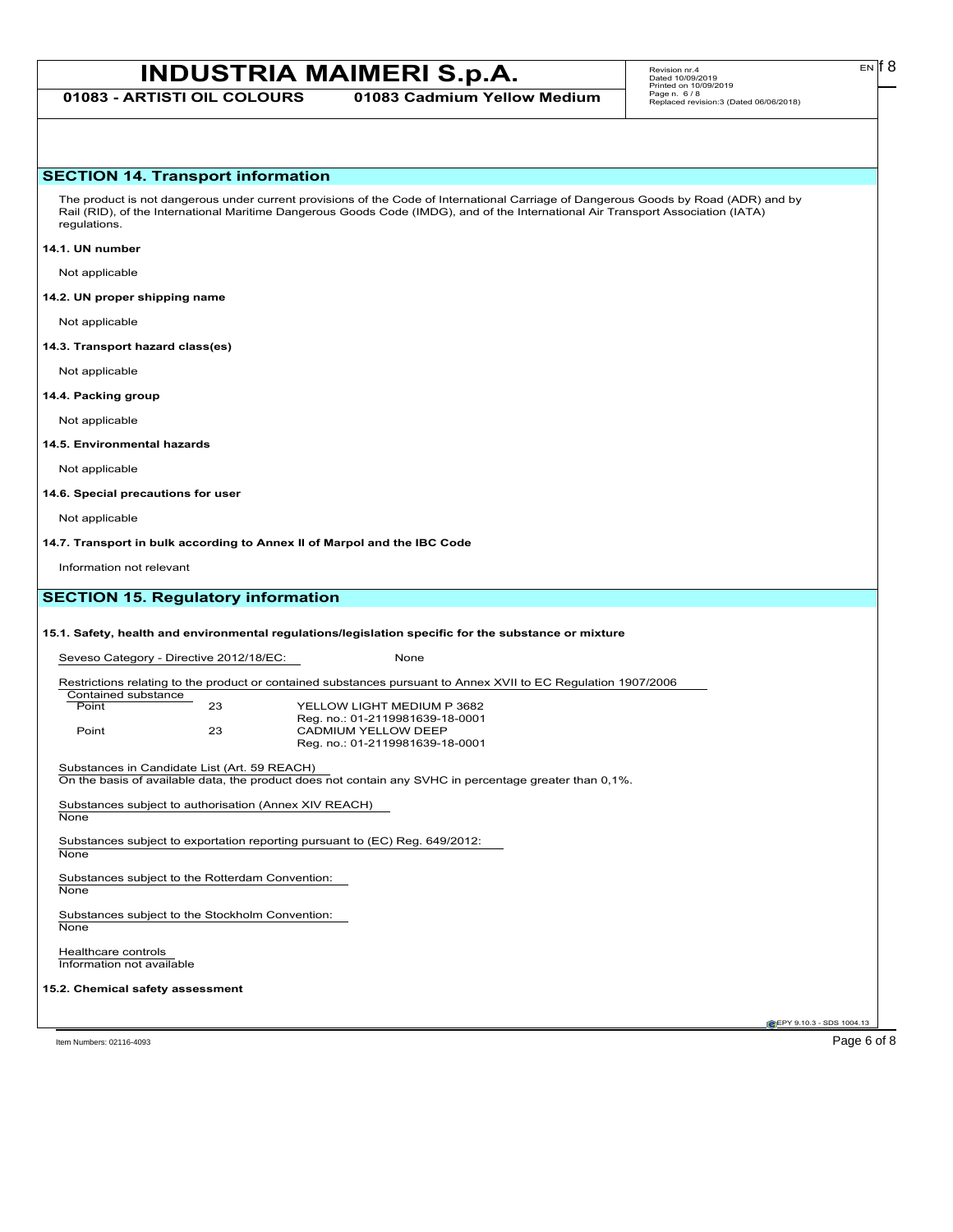# **INDUSTRIA MAIMERI S.p.A.** Revision m:4.<br>
Page 4 010992019

**01083 - ARTISTI OIL COLOURS 01083 Cadmium Yellow Medium**

A chemical safety assessment has not been performed for the preparation/for the substances indicated in section 3.

# **SECTION 16. Other information**

LEGEND:

- ADR: European Agreement concerning the carriage of Dangerous goods by Road
- CAS NUMBER: Chemical Abstract Service Number
- CE50: Effective concentration (required to induce a 50% effect)
- CE NUMBER: Identifier in ESIS (European archive of existing substances)
- CLP: EC Regulation 1272/2008
- DNEL: Derived No Effect Level
- EmS: Emergency Schedule
- GHS: Globally Harmonized System of classification and labeling of chemicals
- IATA DGR: International Air Transport Association Dangerous Goods Regulation - IC50: Immobilization Concentration 50%
- 
- IMDG: International Maritime Code for dangerous goods - IMO: International Maritime Organization
- INDEX NUMBER: Identifier in Annex VI of CLP
- LC50: Lethal Concentration 50%
- LD50: Lethal dose 50%
- OEL: Occupational Exposure Level
- PBT: Persistent bioaccumulative and toxic as REACH Regulation
- PEC: Predicted environmental Concentration
- PEL: Predicted exposure level
- PNEC: Predicted no effect concentration
- REACH: EC Regulation 1907/2006
- RID: Regulation concerning the international transport of dangerous goods by train
- TLV: Threshold Limit Value
- TLV CEILING: Concentration that should not be exceeded during any time of occupational exposure.
- TWA STEL: Short-term exposure limit
- TWA: Time-weighted average exposure limit
- VOC: Volatile organic Compounds
- vPvB: Very Persistent and very Bioaccumulative as for REACH Regulation
- WGK: Water hazard classes (German).
- GENERAL BIBLIOGRAPHY
- 1. Regulation (EC) 1907/2006 (REACH) of the European Parliament
- 2. Regulation (EC) 1272/2008 (CLP) of the European Parliament
- 3. Regulation (EU) 790/2009 (I Atp. CLP) of the European Parliament
- 4. Regulation (EU) 2015/830 of the European Parliament
- 5. Regulation (EU) 286/2011 (II Atp. CLP) of the European Parliament
- 6. Regulation (EU) 618/2012 (III Atp. CLP) of the European Parliament
- 7. Regulation (EU) 487/2013 (IV Atp. CLP) of the European Parliament
- 8. Regulation (EU) 944/2013 (V Atp. CLP) of the European Parliament
- 9. Regulation (EU) 605/2014 (VI Atp. CLP) of the European Parliament
- 10. Regulation (EU) 2015/1221 (VII Atp. CLP) of the European Parliament
- 11. Regulation (EU) 2016/918 (VIII Atp. CLP) of the European Parliament
- 12. Regulation (EU) 2016/1179 (IX Atp. CLP)
- 13. Regulation (EU) 2017/776 (X Atp. CLP)
- 14. Regulation (EU) 2018/1480 (XIII Atp. CLP)
- The Merck Index. 10th Edition
- Handling Chemical Safety
- INRS Fiche Toxicologique (toxicological sheet)
- Patty Industrial Hygiene and Toxicology
- N.I. Sax Dangerous properties of Industrial Materials-7, 1989 Edition
- IFA GESTIS website
- ECHA website

- Database of SDS models for chemicals - Ministry of Health and ISS (Istituto Superiore di Sanità) - Italy

## Note for users:

The information contained in the present sheet are based on our own knowledge on the date of the last version. Users must verify the suitability and thoroughness of provided information according to each specific use of the product. This document must not be regarded as a guarantee on any specific product property.

The use of this product is not subject to our direct control; therefore, users must, under their own responsibility, comply with the current health and safety laws and regulations. The producer is relieved from any liability arising from improper uses.

**EPY 9.10.3 - SDS 1004.13**